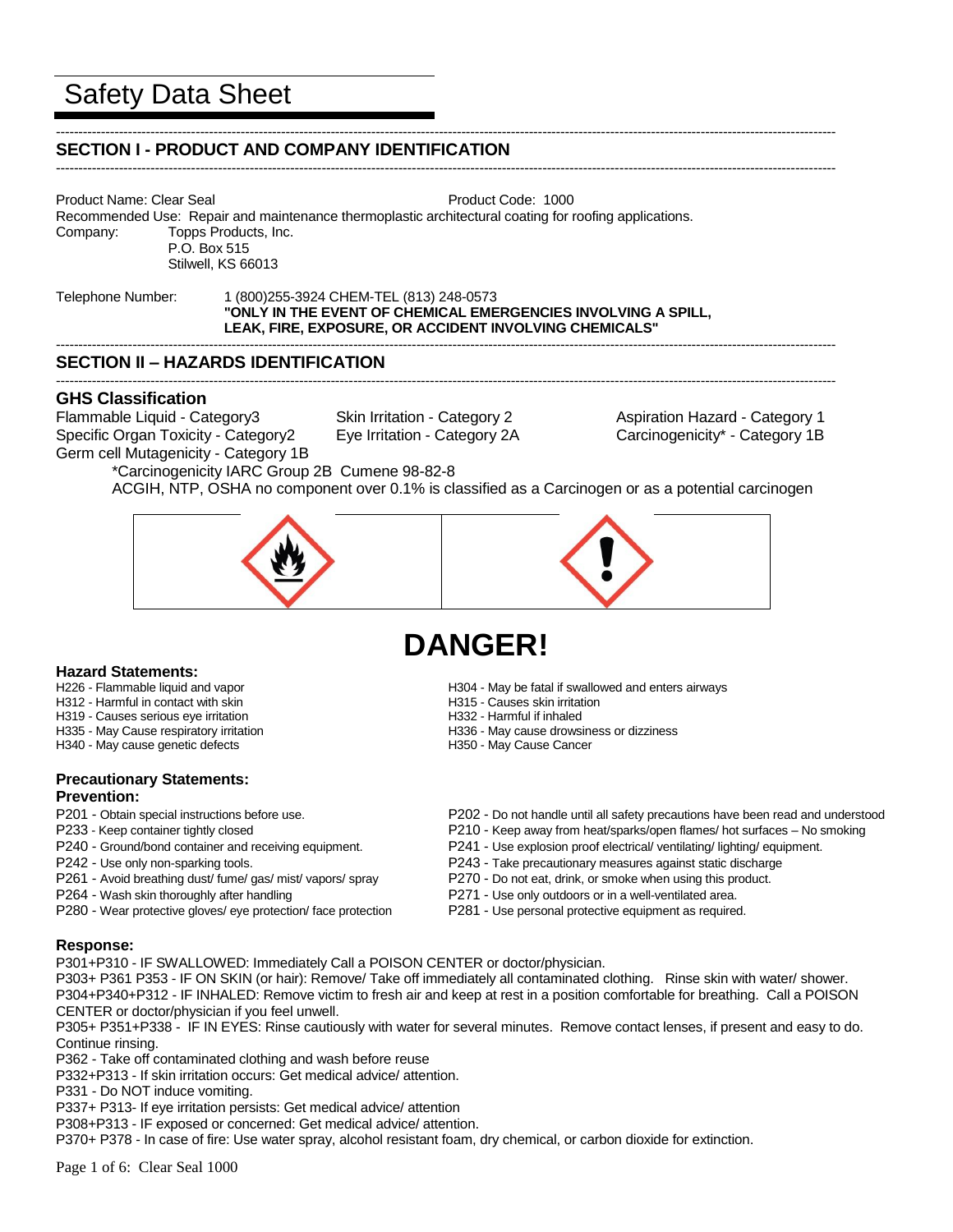#### **Disposal:**

P501 - Dispose of contents/ container to an approved waste disposal plant.

#### -----------------------------------------------------------------------------------------------------------------------------------------------------------------------------

## **SECTION III - Composition/Information on Ingredients**

#### ------------------------------------------------------------------------------------------------------------------------------------------------------------------------------

Pure Substance/Mixture: MIXTURE

| <b>Chemical Name</b>           | Cas No.    | Percentage | <b>Chemical Name</b> | Cas No.       | Percentage |
|--------------------------------|------------|------------|----------------------|---------------|------------|
| Stoddard Solvent               | 8052-41-3  | 60%        | Mesitylene           | 108-67-8      | 3.3%       |
| Nonane                         | 111-84-2   | 2.6%       | Hydrocarbon Resin    | 69430-35-9    | 19.4%      |
| Solvent Naptha, light aromatic | 64742-95-6 | .8%        | Cumene               | $98 - 82 - 8$ | 0.1%       |
| 1,2,4 trimethylbenzene         | 95-63-6    | 5.2% max   |                      |               |            |

\*This product is a liquid and has no dust hazards. Many of the components of this product are nuisance dusts which to the best of our knowledge do not apply as a hazard in this form. Further detail on contents is confidential. Any hazards are included in this SDS.

#### **SECTION IV – FIRST AID MEASURES**

-----------------------------------------------------------------------------------------------------------------------------------------------------------------------------

-----------------------------------------------------------------------------------------------------------------------------------------------------------------------------

- Inhalation: Move victim to fresh air. If victim is not breathing, immediately begin rescue breathing. If breathing is difficult, 100% humidified oxygen should be administered by a qualified individual. Seek medical attention immediately. Keep the affected person warm and at rest.
- Eye Contact: Check for/remove contact lenses. Flush eyes with cool, clean, low pressure water for at least 15 minutes while occasionally lifting and lowering eyelids. Do not use eye ointment unless directed by a physician. Seek medical attention.
- Skin contact: Remove contaminated shoes and clothing. Flush affected area with large amounts of water. If skin is damaged, apply a clean dressing and seek medical attention. Do not use ointments. If skin is not damaged, clean affected area thoroughly with mild soap and water. Seek medical attention if tissue appears damaged or in pain or irritation persists.
- Ingestion: DO NOT INDUCE VOMITING. If spontaneous vomiting is about to occur, place the victims head below their knees. If victim is drowsy or unconscious, place on left side with head down. Never give anything by mouth to a person who is not fully conscious. Do not leave victim unattended. Seek medical attention immediately.
- Note to: INHALATION: Inhalation overexposure can produce toxic effects. Monitor for respiratory distress. If difficulty in breathing develops, evaluate upper respiratory tract for irritation and/or inflammation.

Avoid sympathomimetic drugs as this material (or its component) could sensitize the heart to the effects of sympathomimetic amines.

#### **SECTION V – FIRE FIGHTING MEASURES**

-----------------------------------------------------------------------------------------------------------------------------------------------------------------------------

-----------------------------------------------------------------------------------------------------------------------------------------------------------------------------

| NFPA Class II combustible liquid. |                                  |                       |       |
|-----------------------------------|----------------------------------|-----------------------|-------|
| Flash Point                       | Closed cup 41 C $(105^{\circ}F)$ |                       |       |
| Lower Flammable Limit             | AP 0.5%                          | Upper Flammable Limit | AP 6% |
| Auto ignition Temp                | 230 C (446 °F)                   |                       |       |

Hazardous Decomposition or Byproducts: Carbon monoxide, carbon dioxide, various hydrocarbon fragments. Irritating vapors are formed at elevated temperatures. Fire fighters should use SCBA with a full face piece operated in positive pressure mode.

Extinguishing Media: Small Fires: Use dry chemicals, carbon dioxide, foam, water fog, or inert gas (nitrogen) Large Fires: Use foam, water fog or water spray. Water may be ineffective. Water may not extinguish the fire. Water fog and spray are effective in cooling containers and adjacent structures. However, water can be used to cool the external walls of vessels to prevent excessive pressure, auto ignition or explosion. DO NOT use a solid stream of water directly on the fire as the water may spread the fire to a larger area.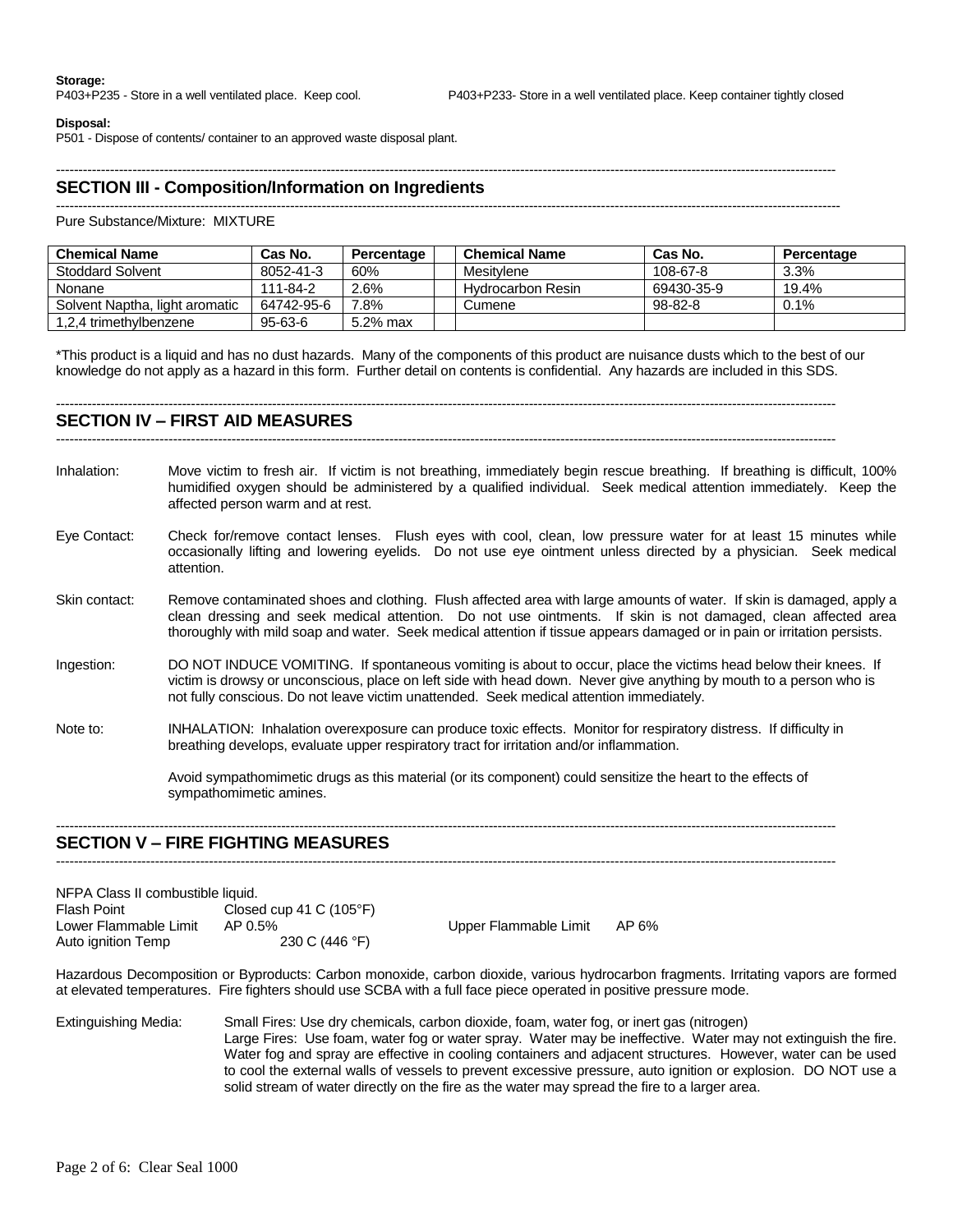#### ----------------------------------------------------------------------------------------------------------------------------------------------------------------------------- **SECTION VI – ACCIDENTAL RELEASE MEASURES**

| Personal<br>Protective<br>Precautions. | Use Personal protective Equipment                                                     |
|----------------------------------------|---------------------------------------------------------------------------------------|
| Equipment, and Emergency Procedures:   | <b>Ensure Adequate Ventilation</b>                                                    |
|                                        | Evacuate personnel to safe areas                                                      |
|                                        | Material can create slippery conditions                                               |
|                                        | Remove all sources of ignition and sparks                                             |
| <b>Environmental Precautions:</b>      | Stop Leak                                                                             |
|                                        | Dike around spills, prevent material from entering sewers, drains and bodies of water |
| Method for containment                 | Use absorbent pads and dikes                                                          |
| Cleanup                                | Soak up with absorbent materials                                                      |
|                                        | Remove all ignition sources                                                           |
|                                        | Contact proper local authorities                                                      |

-----------------------------------------------------------------------------------------------------------------------------------------------------------------------------

-----------------------------------------------------------------------------------------------------------------------------------------------------------------------------

-----------------------------------------------------------------------------------------------------------------------------------------------------------------------------

### **SECTION VII – HANDLING AND STORAGE**

Handling: A static electrical charge can accumulate when this material is flowing through pipe, nozzles and hoses. A static spark can ignite accumulate vapors. Keep unused containers closed to prevent vapor buildup and insure all equipment is properly grounded.

> Misuse of empty containers can be dangerous; they may contain residual material which can ignite. Do not cut or weld empty containers. Do not expose empty containers to open flame, sparks or heat. Dispose of all empty containers in accordance with federal, state and local regulations.

Storage: Store in a cool, dry well ventilated area. Keep containers tightly closed. Do not store or use product near high heat, flame or other potential ignition sources. Do not store this material in unlabeled containers. All electrical in the storage area must comply with NFPA National Electric Code (NEC).

#### -----------------------------------------------------------------------------------------------------------------------------------------------------------------------------

**SECTION VIII – EXPOSURE CONTROLS AND PERSONAL PROTECTION** -----------------------------------------------------------------------------------------------------------------------------------------------------------------------------

| Ingredient       | <b>ACGIH TWA</b> | <b>OSHA PEL</b> | <b>NIOSH REL</b>   | NIOSH Ceiling |
|------------------|------------------|-----------------|--------------------|---------------|
| Stoddard         | $100$ ppm        | 500 ppm         | 350 mg/m3          | 1800 mg/m3    |
| Solvent          |                  | 2900 mg/m3      |                    | (15 minutes)  |
| Solvent Naptha,  |                  |                 | 25 ppm             |               |
| light aromatic   |                  |                 | $125 \text{ mg/m}$ |               |
| 1,2,4            |                  |                 | 25 ppm             |               |
| trimethylbenzene |                  |                 | $125 \text{ mg/m}$ |               |
| Mesitylene       |                  |                 | 25 ppm             |               |
|                  |                  |                 | $125 \text{ mg/m}$ |               |

Engineering Controls: Provide exhaust ventilation or other engineering controls to keep airborne concentrations of vapor below the workplace exposure limits listed below. All electrical should comply with National Electrical Code.

Equipment: environment.

Personal Protective Personal protective equipment should be used when working with this material in a typical outdoor work

Breathing - NIOSH approved breathing mask recommended if necessitated by situation.

 $Eye$  Protection – Safety glasses with side shield are recommended as minimum protection.

Hand Protection - Avoid skin contact, use rubber gloves constructed of a chemical resistant material and wash hands with soap and water before eating or drinking. Do not use gasoline or kerosene to wash hands. Mild industrial hand cleaners may be used.

Body Protection - Avoid skin contact, change contaminated clothing immediately.

General Comments – Be sure to use this product in a well ventilated area as vapors can build up in unventilated areas to hazardous levels and become a combustible hazard.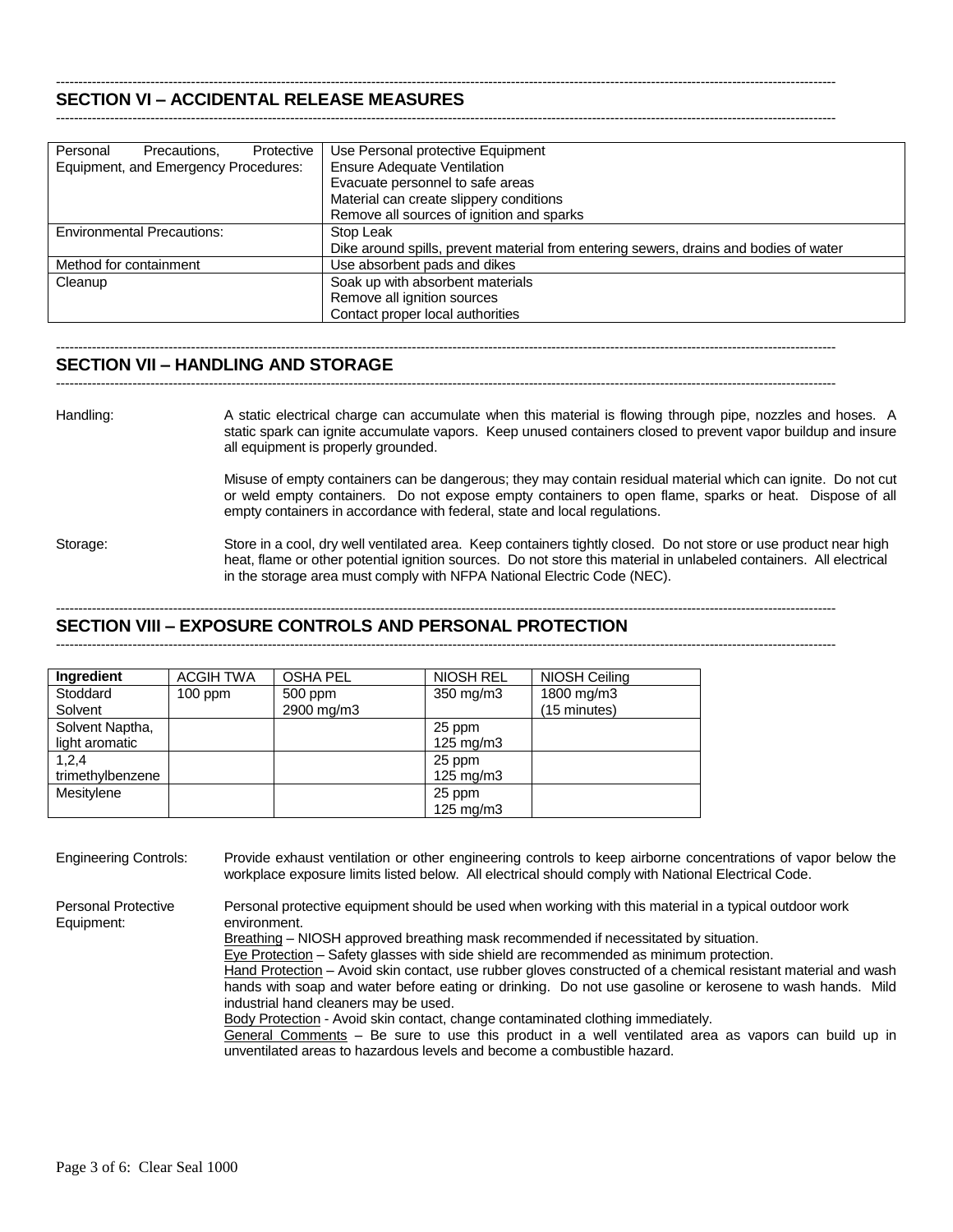#### ----------------------------------------------------------------------------------------------------------------------------------------------------------------------------- **SECTION IX – PHYSICAL AND CHEMICAL PROPERTIES**

-----------------------------------------------------------------------------------------------------------------------------------------------------------------------------

-----------------------------------------------------------------------------------------------------------------------------------------------------------------------------

| Appearance           | White Liquid               | Vapor Pressure (mm Hg at 20 C) | 0.62                 |
|----------------------|----------------------------|--------------------------------|----------------------|
| Odor                 | Mild petroleum odor        | Upper/Lower Flammability       | N/A                  |
| Odor Threshold       | 2 ppm                      | Water Soluble                  | No.                  |
| <b>Boiling Point</b> | $313-351$ °F (156 – 177 C) | Viscosity                      | 115-120 KU           |
| <b>Flash Point</b>   | 105°F<br>(41 C)            | Auto ignition temp             | N/A                  |
| Density              | $9.0 - 10.0$ lb/gal        | рH                             | Not applicable       |
| Freeze point         | <0°F                       | <b>Evaporation Rate</b>        | $0.12$ (But Ace = 1) |
| Vapor Density        | Not Available              |                                |                      |

# **SECTION X – STABILITY AND REACTIVITY**

| <b>Chemical Stability:</b>     | Stable<br>Hazardous Polymerization: will not occur                                                                         |  |
|--------------------------------|----------------------------------------------------------------------------------------------------------------------------|--|
| Conditions to avoid:           | Keep away from heat, flame and other potential ignition sources. Keep away from strong oxidizing conditions<br>and agents. |  |
| Material Incompatibility:      | Strong acids, alkalis, and oxidizers such as liquid chlorine, other halogens, hydrogen peroxide and oxygen.                |  |
| Hazardous Decomp.<br>Products: | No additional hazardous decomposition products were identified other than those in Section V                               |  |

# **SECTION XI –TOXICOLOGICAL INFORMATION**

Information on likely routes of exposure:

Inhalation, Ingestion, Eye Contact, Skin Contact, Skin absorption

Carcinogenicity: No data available to indicate product or any components present at greater than 0.1% cause cancer. Mutagenicity: No data available to indicate product or any components present at greater than 0.1% cause mutation. Reproductive: No data available to indicate product or any components present at greater than 0.1% may be reproductive toxicity. Teratogenicity: No data available to indicate product or any components present at greater than 0.1% may cause birth defects.

-----------------------------------------------------------------------------------------------------------------------------------------------------------------------------

Toxicity Petroleum Hydrocarbon distillates Data: Dermal, Acute LD50 (rabbit) : >2000mg/kg Inhalation, Acute LD50 (rat) : >5.5mg/L (4 hr mist) Oral LD50 (Rat) : >5000 mg/kg

> Studies on laboratory animals have associated similar materials with eye and respiratory tract irritations and have been shown to cause skin irritation after repeated or prolonged contact. This has been noted as defatting dermatitis and kidney damage in laboratory animals.

#### ----------------------------------------------------------------------------------------------------------------------------------------------------------------------------- **SECTION XII –ECOLOGICAL INFORMATION**

| <b>Duration</b>             | Test             | <b>Species</b>                          | Concentration/Conditions |
|-----------------------------|------------------|-----------------------------------------|--------------------------|
| 96 hr                       | LL50             | Oncorhyncus mykiss                      | $8.2 \text{ ma/L}$       |
| 48 hr                       | EL <sub>50</sub> | Oncorhyncus mykiss                      | 32 mg/L                  |
| 96 hr                       | LC50             | Pimephales promelas (fathead minnow)    | $>1000$ mg/l             |
| 72 hr                       | EC <sub>50</sub> | Psuedokirchneriella Subcapitata (algae) | $>100$ mg/l              |
| 48 hr                       | EC50             | Daphnia maqna                           | $>1000$ mg/l             |
| <b>Chronic Survival</b>     | <b>NOELR</b>     | <b>Aquatic Vertebrates</b>              | $2.6$ mg/L               |
| Chronic Growth              | <b>NOELR</b>     | <b>Aquatic Vertebrates</b>              | $2.6 \text{ mg/L}$       |
| <b>Chronic Survival</b>     | <b>NOELR</b>     | Daphnia magna                           | 16 mg/L                  |
| <b>Chronic Reproduction</b> | EL 50            | Daphnia magna                           | $10 \text{ mg/L}$        |
| <b>Chronic Reproduction</b> | <b>NOELR</b>     | Daphnia magna                           | $2.6$ mg/L               |

-----------------------------------------------------------------------------------------------------------------------------------------------------------------------------

Persistence and Degradability: Inherently biodegradable Bioaccumulation Potential: Not Available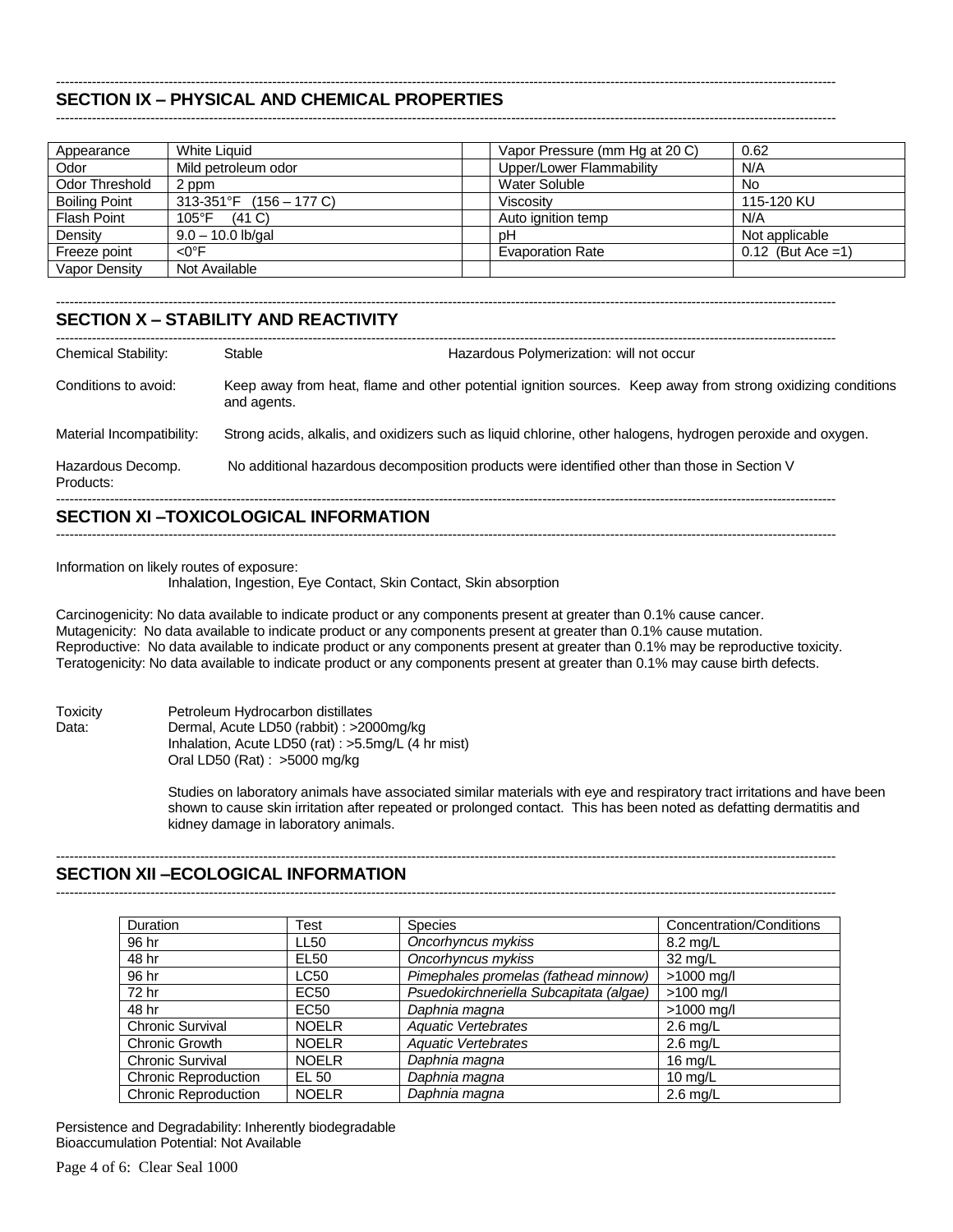#### ----------------------------------------------------------------------------------------------------------------------------------------------------------------------------- **SECTION XIII- DISPOSAL CONSIDERATIONS**

----------------------------------------------------------------------------------------------------------------------------------------------------------------------------- Please check with local and state agencies to determine proper disposal of unused or unwanted product. It is the responsibility of the user to determine the proper transportation and disposal for unused material. Conditions of this product may change which could cause this material to be classified as hazardous at the time of disposal. All waste must be conducted in accordance with RCRA regulations. Contact your local EPA office for assistance.

Do not re-use empty containers

#### ----------------------------------------------------------------------------------------------------------------------------------------------------------------------------- **SECTION XIV – TRANSPORTATION INFORMATION**

-----------------------------------------------------------------------------------------------------------------------------------------------------------------------------

The shipping description below may not represent requirements for all modes of transportation and shipping methods or locations outside the United States.

| Regulatory  | <b>UN Number</b> | Shipping name                    | <b>Hazard Class</b> | Packing Group | Placard                              |
|-------------|------------------|----------------------------------|---------------------|---------------|--------------------------------------|
| U.S. DOT    | Not Regulated    |                                  | Combustible         | N/A           | N/A                                  |
| <b>IATA</b> | 1139             | Coating solution<br>Roof Coating | J                   | Ш             |                                      |
| <b>IMDG</b> | 1139             | Coating solution<br>Roof Coating | ن.                  | Ш             | FLAMMABLE LIQUID<br><b>DAMISSION</b> |

# **SECTION XV – REGULATORY INFORMATION**

-----------------------------------------------------------------------------------------------------------------------------------------------------------------------------

-----------------------------------------------------------------------------------------------------------------------------------------------------------------------------

| <b>SARA Extremely</b>       | This product does not contain greater than 1% of any "Extremely                                                                                                                                                                                              |                                                     |
|-----------------------------|--------------------------------------------------------------------------------------------------------------------------------------------------------------------------------------------------------------------------------------------------------------|-----------------------------------------------------|
| hazardous                   | hazardous substances" listed pursuant to Title III of the Superfund                                                                                                                                                                                          |                                                     |
| <b>Substances (Sections</b> | Amendments and Reauthorization Act of 1986 (SARA) section 302                                                                                                                                                                                                |                                                     |
| 302 & 304)                  | or 304 as identified in 40 CFR Part 355, Appendix A and B                                                                                                                                                                                                    |                                                     |
| <b>SARA Section 313</b>     | This product contains the following components in concentrations<br>greater than 0.1% for carcinogenic substances and/or 1.0% of the<br>substances subject to the reporting requirements of Section 313 of<br>the Title III SARA of 1986 and 40 CFR Part 372 | 1,2,4 Trimethylbenzene (CASRN: 95-<br>$63-6$ : 2.7% |
| Sara Section 311 &          | Acute Hazard:<br>Yes.                                                                                                                                                                                                                                        | Fire Hazard<br>Yes                                  |
| 312 Classifications         | Chronic Hazard Yes                                                                                                                                                                                                                                           | Reactivity Hazard No                                |
| <b>CERCLA</b>               | This product contains the following components listed under the                                                                                                                                                                                              | None                                                |
|                             | Comprehensive Environmental Response, Compensation and                                                                                                                                                                                                       |                                                     |
|                             | Liabilities Act of 1980 (CERCLA) in 40 CFR Part 302 Table 302.4                                                                                                                                                                                              |                                                     |

Global Chemical Inventories:

Present: US TSCA\*, EU, Australia, New Zealand, Canada, Korea, Philippines, China, Japan,

Not Present:

Not Available: Switzerland, Taiwan

\* May be subject to TSCA 12b export notification. Contains Nonane (CASRN 111-84-2) at < 3%

SCA Inventory: This product and/or its components are listed on the Toxic Substance Control Act (TSCA) inventory.

- Clean Water Act: Components of this material is classified as an oil under section 311 of the Clean Water Act (CWA) and the Oil Pollution Act of 1990 (OPA). Discharge or spills which produce a visible sheen on waters of the United States must be reported to the EPA's National response center at (800) 424-8802.
- Additional Regulatory Federal Hazardous Substances Act, related statutes, and Consumer Product Safety Commission regulations,<br>Remarks: as defined by 16 CFR 1500.14(b)(3) and 1500.83(a)(13): This product contains "Petroleum as defined by 16 CFR 1500.14(b)(3) and 1500.83(a)(13): This product contains "Petroleum Distillates" which may require special labeling if distributed in a form suitable for use in a household or by children and should display the following: Danger: Contains Petroleum Distillates! Harmful or fatal if swallowed! Call Physician immediately. KEEP OUT OF REACH OF CHILDREN!

#### -----------------------------------------------------------------------------------------------------------------------------------------------------------------------------

# **SECTION XVI – OTHER INFORMATION**